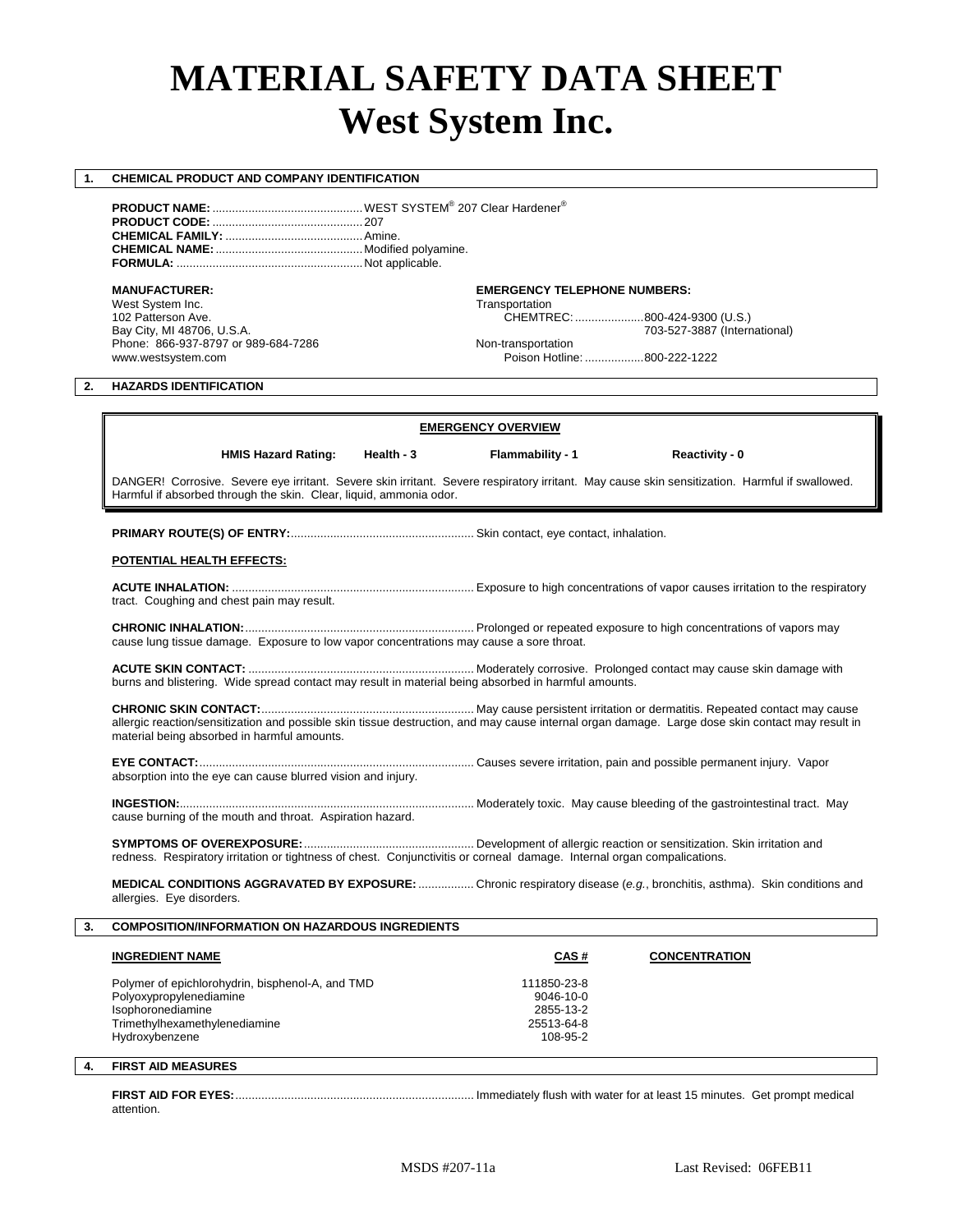**FIRST AID FOR SKIN:**.......................................................................... Remove contaminated clothing. Immediately wash skin with soap and water. Do not apply greases or ointments. Get medical attention if severe exposure.

**FIRST AID FOR INHALATION:**............................................................. If symptoms occur as noted in Section 3, remove to fresh air. Get medical attention if symptoms persist or worsen.

# **FIRST AID FOR INGESTION:**............................................................... Give conscious person at least 2 glasses of water. Do not induce vomiting.

Aspiration hazard. If vomiting should occur spontaneously, keep airway clear. Get medical attention.

### **5. FIRE FIGHTING MEASURES:**

**FLASH POINT:**...................................................................................... > 200°F (PMCC)

**EXTINGUISHING MEDIA:**..................................................................... Dry chemical, alcohol foam. carbon dioxide (CO2), dry sand, limestone powder.

**FIRE AND EXPLOSION HAZARDS:** .................................................... Burning will generate toxic fumes. Combustion products may include, but are not limited to: oxides of nitrogen, carbon monoxide, carbon dioxide, volatile amines, ammonia, nitric acid, nitrosamines. When mixed with sawdust, wood chips, or other cellulosic material, spontaneous combustion can occur under certain conditions. If hardener is spilled into or mixed with sawdust, heat is generated as the air oxidizes the amine. If the heat is not dissipated quickly enough, it can ignite the sawdust.

**SPECIAL FIRE FIGHTING PROCEDURES:**......................................... Use full-body protective gear and a self-contained breathing apparatus. Use of water may generate toxic aqueous solutions. Do not allow water run-off from fighting fire to enter drains or other water courses.

# **6. ACCIDENTAL RELEASE MEASURES:**

**SPILL OR LEAK PROCEDURES:**........................................................ Stop leak without additional risk. Wear proper personal protective equipment. Dike and contain spill. Ventilate area. Large spill - dike and pump into appropriate container for recovery. Small spill - recover or use inert, non-combustible absorbent material (*e.g.*, sand, clay) and shovel into suitable container. Do not use sawdust, wood chips or other cellulosic materials to absorb the spill, as the possibility for spontaneous combustion exists. Wash spill residue with warm, soapy water if necessary.

# **7. HANDLING AND STORAGE:**

**STORAGE TEMPERATURE (min./max.):**............................................ 40°F (4°C) / 90°F (32°C)

### **STORAGE:**............................................................................................ Minimum feasible handling temperatures should be maintained. If stored above 100°F, nitrogen atmosphere is recommended. Keep containers tightly closed.

**HANDLING PRECAUTIONS:**................................................................ Use only with adequate ventilation. Do not breath vapors or mists from heated material. Avoid contact with skin and eyes. Wash thoroughly after handling. When mixed with epoxy resin this product causes an exothermic reaction, which in large masses, can produce enough heat to damage or ignite surrounding materials and emit fumes and vapors that vary widely in composition and toxicity.

# **8. EXPOSURE CONTROLS/PERSONAL PROTECTION:**

**EYE PROTECTION GUIDELINES:**....................................................... Chemical splash goggles or full-face shield.

# **SKIN PROTECTION GUIDELINES:**...................................................... Wear liquid-proof, chemical resistant gloves (nitrile-butyl rubber, neoprene,

### butyl rubber or natural rubber) and full body-covering clothing.

**RESPIRATORY/VENTILATION GUIDELINES:** .................................... General mechanical or local exhaust ventilation. In the absence of adequate ventilation, use a NIOSH approved air purifying respirator with an organic vapor cartridge.

**ADDITIONAL PROTECTIVE MEASURES:**........................................... Use where there is immediate access to safety shower and emergency eye wash. Provide proper wash/cleanup facilities for proper hygiene. Contact lens should not be worn when working with this material.

**OCCUPATIONAL EXPOSURE LIMITS:** ............................................... Not established for product as whole. Refer to OSHA's Permissible Exposure Level (PEL) or the ACGIH Guidelines for information on specific ingredients.

#### **9. PHYSICAL AND CHEMICAL PROPERTIES:**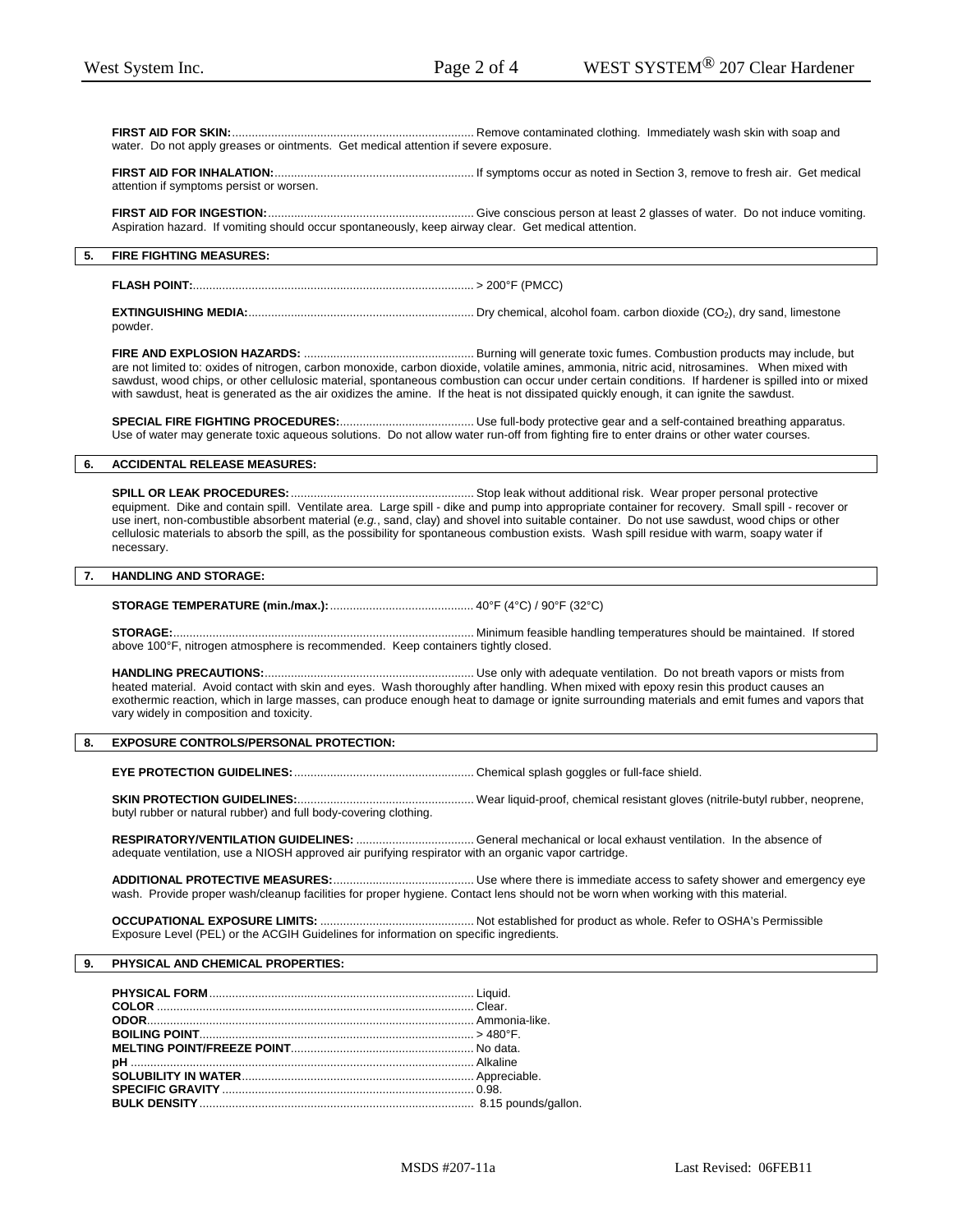|                                                    | epoxy resin and hardener. 105 Resin and 207 Hardener, mixed together at 3.6:1 by weight, has a density of 976 g/L (8.15 lb/gal). The combined |
|----------------------------------------------------|-----------------------------------------------------------------------------------------------------------------------------------------------|
| VOC content for 105/207 is 9.13 g/L (0.08 lb/gal). |                                                                                                                                               |

#### **10. STABILITY AND REACTIVITY**

**STABILITY:**........................................................................................... Stable.

**HAZARDOUS POLYMERIZATION:**...................................................... Will not occur.

**INCOMPATIBILITIES:**........................................................................... Strong oxidizers, acids.

**DECOMPOSITION PRODUCTS:**.......................................................... Very toxic fumes and gases generated when burned, undergoing uncontrolled exothermic reactions, or otherwise heated to decomposition. Decomposition products may include, but not liminted to: oxides of nitrogen, volatile amines, ammonia, nitric acid.

# **11. TOXICOLOGICAL INFORMATION**

No specific oral, inhalation or dermal toxicology data is known for this product.

Adsorption of phenolic solutions through the skin may be very rapid and can cause death. Lesser exposures can cause damage to the kidney, liver, pancreas and spleen; and cause edema of the lungs. Chronic exposures can cause death from liver and kidney damage.

### **CARCINOGENICITY:**

No ingredient of this product present at levels greater than or equal to 0.1% is identified as a carcinogen or potential carcinogen by OSHA, NTP or IARC.

# **12. ECOLOGICAL INFORMATION:**

Environmental Fate: .............................................................................. 108-95-2 Phenol: Biodegradeability = 99.5% at 7 days.

Wastes from this product may present long term environmental hazards. Do not allow into sewers, on the ground or in any body of water.

# **13. DISPOSAL CONSIDERATIONS**

**WASTE DISPOSAL METHOD:**............................................................. Evaluation of this product using RCRA criteria shows that it is not a hazardous waste, either by listing or characteristics, in its purchased form. It is the responsibility of the user to determine proper disposal methods.

Incinerate, recycle (fuel blending) or reclaim may be preferred methods when conducted in accordance with federal, state and local regulations.

#### **14. TRANSPORTATION INFORMATION**

| DOT                               |  |
|-----------------------------------|--|
|                                   |  |
|                                   |  |
|                                   |  |
|                                   |  |
|                                   |  |
| <b>IATA</b>                       |  |
|                                   |  |
|                                   |  |
|                                   |  |
|                                   |  |
|                                   |  |
| <b>15. REGULATORY INFORMATION</b> |  |

**OSHA STATUS:**.................................................................................... Corrosive; irritant; possible sensitizer; possible liver or kidney toxin.